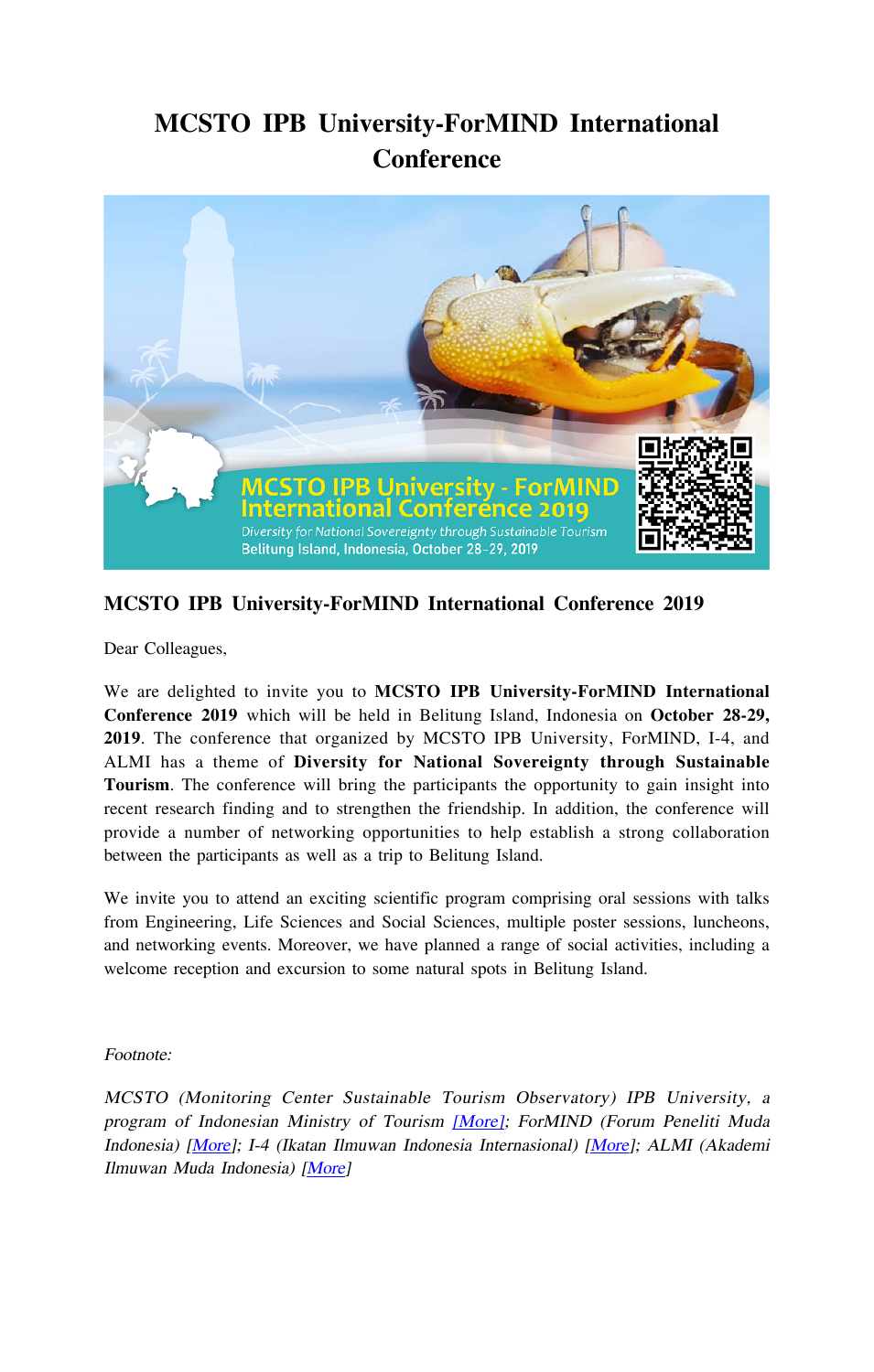#### **Event**

- 1. Scientific Meeting
	- 1. Keynote Speakers\*: Regent of Belitung Regency, Rector of IPB University, Indonesian Ministry of Tourism
	- 2. Oral Presentation
	- 3. Poster Presentation
- 2. Commemoration of Sumpah Pemuda in Gusong Bugis Beach
- 3. Excursion: a trip to Belitung, a hidden paradise in Indonesia (destination: Mie Belitung, Tanjung Kelayang Beach, Tanjung Tinggi Beach, Mangrove Kuale, Peramun Hill)

\*to be confirmed

Researchers in academia, government, industry, and others working in the field are invited to submit abstracts for oral and poster presentation in the following themes:

- **Engineering Sciences** Engineering and its application in Physical, Biological, Chemical, Pharmaceutical, and Medical Sciences
- **Social Sciences** Economics, Education, Law, Psychology, Political Sciences, Humanities, Art and Culture, Language and Linguistics
- **Life Sciences** Biodiversity, Biosystematics, Ecology, Genetics, Biotechnology

Poster presenter should bring his/her poster to the conference. The poster size is A1 (portrait).

## **Registration**

We are welcoming the participants **without abstract, oral presentation,** and **poster presentation.** 

- [Abstract Template Download](https://drive.google.com/open?id=1Oo9phW5ygDiW6VaYwNzGijxdwfFd9Pml)
- Registration link: [Click Here](https://docs.google.com/forms/d/e/1FAIpQLSecfjp1mfeapGJ-pK4uLje7sgorSSRCC1GAyxxS7snLyeB1kQ/viewform?usp=sf_link) (A Google Account is needed, dateline: 30 September 2019)
- Expected participants: 50 persons
- Registration Fee\*\*: IDR 2.500.000 / USD 200

\*\* What does the registration fee include? We provide breakfast, lunch, and snacks and beverages throughout the day as well as hotel and local transportation expenses. Airfare and transportation to the site are not included.

**Payment** Proof of payment needs to be delivered through the registration link.

- **IDR** Beneficiary: Puji Rianti (Bank Mandiri 1330010055986, BCA 6610525626)
- **USD** [PayPal](https://www.paypal.com/paypalme2/bioipb?locale.x=en_US) or

Participant Name

#### **Venue and Transportation**

The conference will be held at Grand Hatika Hotel, Tanjung Pandang, Belitung Island. To get to the venue, take a flight from Jakarta (CGK) or Kuala Lumpur (KUL) to Tanjung